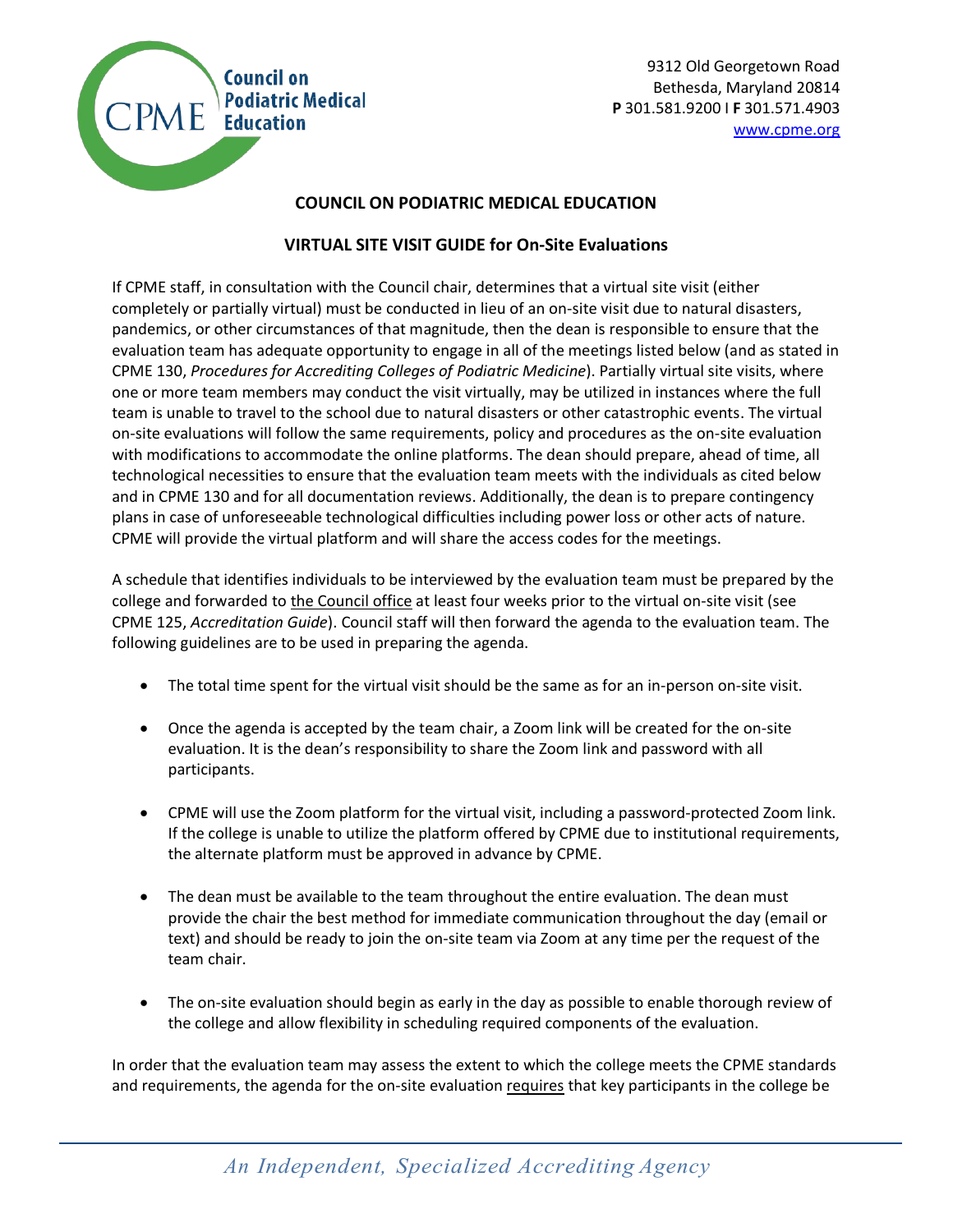interviewed (these individuals are identified below). The Council may elect to cancel the visit if:

- the agenda does not include interviews as indicated below or
- key individuals identified in the agenda are not available for interview on the day of the visit.

If for any reason the evaluation team is not provided with the opportunity to hold these meetings, or if the individuals requested are not in attendance sufficient to adequately assess the college, the Council may determine that the report of the on-site evaluation is not sufficient to grant continuing accreditation of the college and may schedule another site visit at cost to the college. Inability to communicate with the individuals due to technological barriers will be viewed negatively by the evaluation team and ultimately by the Council.

If the on-site visit is to be conducted completely virtually, a follow-up in-person on-site visit will take place within 24 months following the virtual site visit and when it is safe to do so. If the on-site visit will be conducted partially virtually, no follow-up in-person site visit will be necessary as team members were present on campus to assess the school during the partially virtual site visit.

The follow-up in-person visit and may be performed by staff or a trained site visitor and need not repeat the full review. A focused on-site visit to confirm the presence of facilities viewed during the virtual site visit and the opportunity to randomly select students to interview as part of the normal site visit process would fulfill the need of a full on-site visit following the virtual site visit.

Note that completely virtual site visits are limited to colleges that are otherwise in good standing or to colleges that are engaged in renewal of accreditation. Colleges seeking an initial award of accreditation may be conducted partially virtually (but not completely virtually).

The following guidelines are provided in determining order and lengths of interviews (all items in bold on the sample schedule are required; the time listed for interviews is approximate). See CPME 125, *Accreditation Guide* for additional detail:

The proposed schedule of conferences, interviews, and executive sessions for the on-site evaluation should be developed by the team leader and staff, in cooperation with the chief academic officer. The function is best accomplished at the time of the preliminary visit or during the conference call but may be subject to subsequent modification to accommodate availability of key faculty, trustees, and administrative staff. The schedule should be planned to include the following essential elements.

- Orientation and team planning session.
- Introductory overview with chief executive officer.
- Interview with chief academic officer.
- Interviews with all department heads and a representative cross-section of senior and junior faculty.
- Discussion with student affairs officer and staff responsible for admissions, recruitment, registrar functions, counseling, housing, and financial assistance.
- Meeting with chair and members of board of trustees.